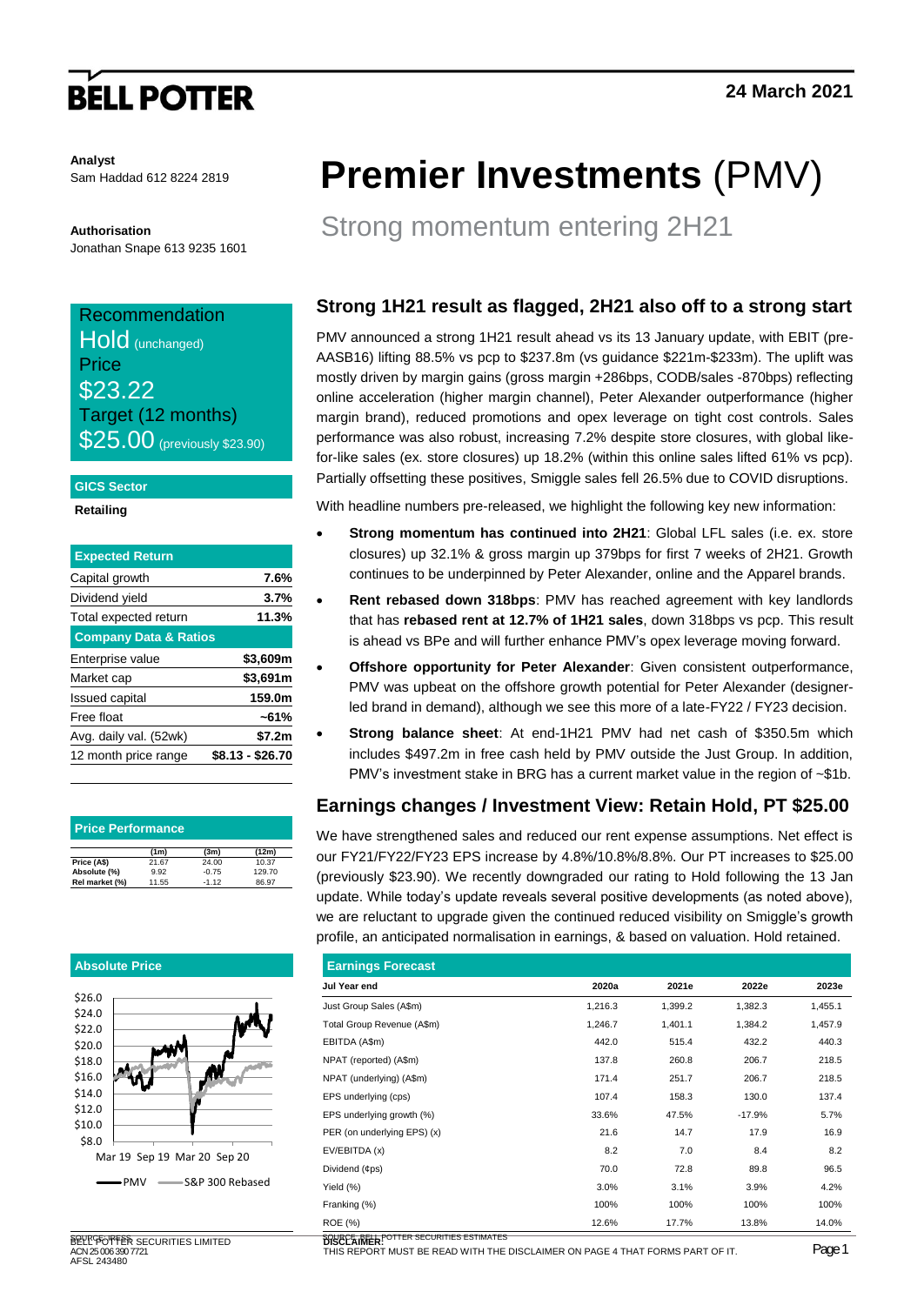## **Premier Investments**

## **Company Description**

Premier Investments (PMV) is an investment company whose major investment is in clothing retailer Just Group. Just Group operates specialty retail brands Just Jeans, Jay Jays, Portman's, Jacqui E, Peter Alexander, Dotti and Smiggle. Just Group currently operates over 1,200 stores globally including approximately 60 stores in South Africa via a joint Venture. PMV also has major stakes in Breville group (BRG) and Myer Holdings (MYR) as well as c\$170m in cash excluding non-recourse debt held within the Just group.

## **Investment Strategy**

PMV aims to maximise long term growth in capital returns to shareholders through being an owner/manager of Australian focused companies with a particular concentration on the areas of retailing, importing and distributing. We believe PMV's strategy will succeed in the face of increasing competition from global brands in fast-fashion retailing. A key potential catalyst remains the utilisation of their cash and franking credits in the form of an acquisition or capital management. We have a Hold recommendation.

## **Valuation**

Our blended 12-month PT is \$25.00. Our SOTP (EV/EBITDA basis) is \$25.72, while our DCF is \$24.28 (WACC of 9.9%). We take a simple average to derive our price target.

## **Risks**

Key downside risks to our valuation include (but are not limited to):

- **COVID-19**: The substantial impact of COVID-19 on the global and domestic economies is creating enormous volatility and uncertainty in global share markets. The forecasts in the report may be subject to significant changes if this situation continues for an extended period of time.
- **Slowdown in consumer spending and rise in unemployment** Just Group's product portfolio is mainly clothing and accessories which are highly discretionary items.
- **Rising competition from international peers**  Impingement of market share arising from increased competition from global retailers such as Zara, Top Shop and H&M.
- **Brand positioning and product offering It is crucial to keep up with the latest** fashion trends and right product mix for the targeted customer group. Failure to do so can result in declining sales and loss of customer loyalty.
- **Unseasonal weather** Unseasonal weather results in a miss-match between in-store product offering and weather conditions, reducing demand.
- **Movements in the foreign exchange rates** PMV directly imports 60% to 70% of their products from overseas. The greatest currency sensitivity is to the AUD/USD.
- **Supply chain risks –** Fast-retailing is highly dependent on efficiently getting product to market. Delays in supply chain could result in product missing key seasonal periods.
- **Management risk**  Loss of Just Group Management. Key person risk in PMV Chairman, Solomon Lew who has substantial retail experience.
- **Acquisition risk**  Potential oversights during the due diligence process, strategic fit with broader PMV portfolio, integration risk and multiple.

## **BELL POTTER**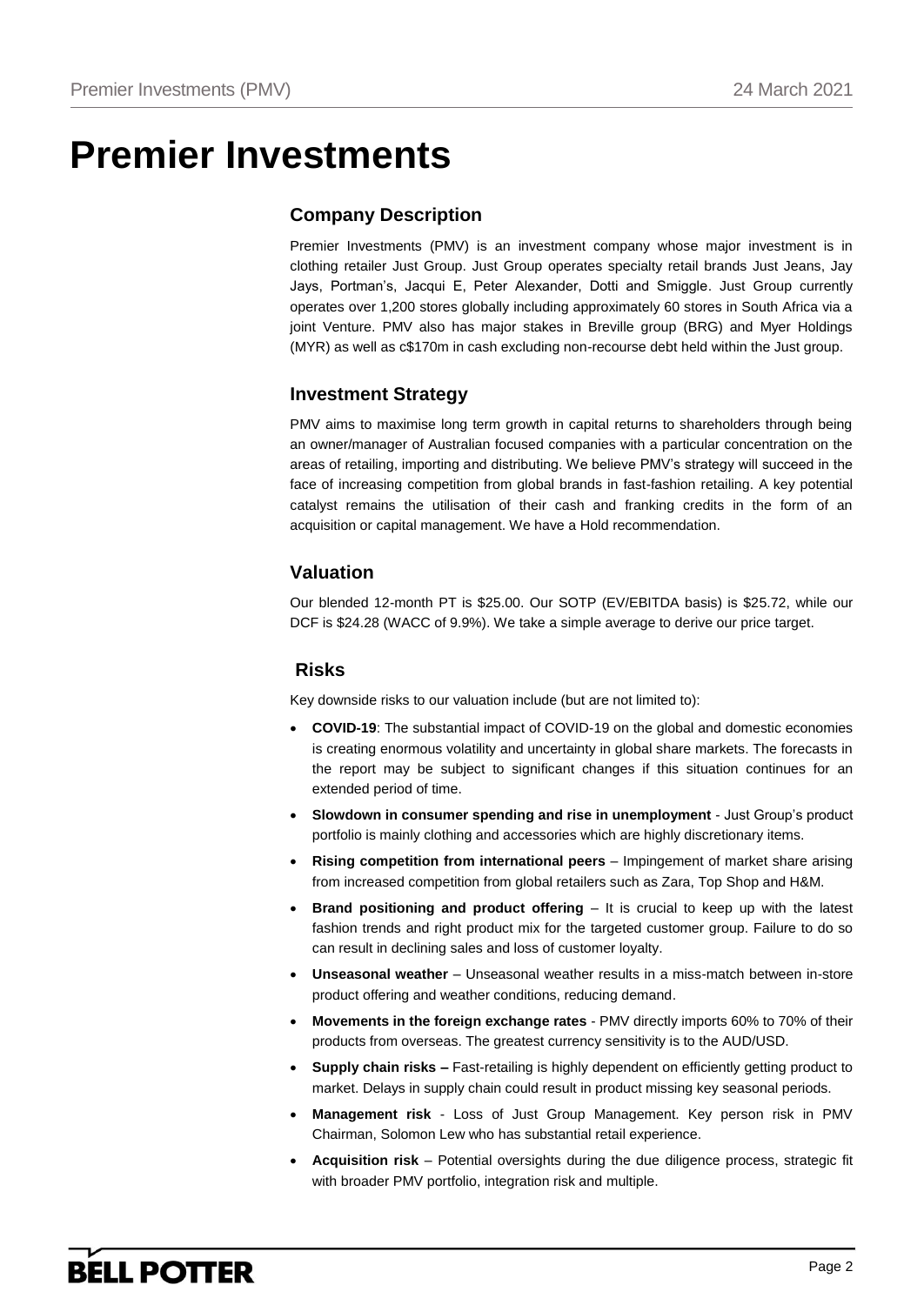## **Premier Investments** as at 24 March 2021

## Premier Investments (PMV) 24 March 2021 <mark>Target (12 months) \$25.000 March 2021</mark> Recommendation Hold **Price \$23.22**

### **Table 1 - Financial summary**

| Jul Year end                                   | 2018                     | 2019                     | 2020                     | 2021e                    | 2022e                    | 2023e                    | Price                                        |                       |                      |                |                             |                     | \$23.22        |
|------------------------------------------------|--------------------------|--------------------------|--------------------------|--------------------------|--------------------------|--------------------------|----------------------------------------------|-----------------------|----------------------|----------------|-----------------------------|---------------------|----------------|
| Profit & Loss (A\$m)                           |                          |                          |                          |                          |                          |                          | Recommendation                               |                       |                      |                |                             |                     | Hold           |
| Just Group Sales                               | 1,182.2                  | 1,271.0                  | 1,216.3                  | 1,399.2                  | 1,382.3                  | 1,455.1                  | Diluted issued capital (m)                   |                       |                      |                |                             |                     | 159.0          |
| $\ldots$ Change                                | 8.2%                     | 7.5%                     | $-4.3%$                  | 15.0%                    | $-1.2%$                  | 5.3%                     | Market cap (\$m)                             |                       |                      |                |                             |                     | 3,691.4        |
| Other rev/income                               | 3.2                      | 0.7                      | 30.4                     | 1.9                      | 1.8                      | 2.8                      | Target Price (A\$ps)                         |                       |                      |                |                             |                     | 25.00<br>\$    |
| <b>Total Group Revenues</b>                    | 1,185.4                  | 1,271.7                  | 1,246.7                  | 1,401.1                  | 1,384.2                  | 1,457.9                  |                                              |                       |                      |                |                             |                     |                |
| $\ldots$ Change                                | 8.3%                     | 7.3%                     | $-2.0%$                  | 12.4%                    | $-1.2%$                  | 5.3%                     | Jul Year end                                 | 2018                  | 2019                 | 2020           | 2021e                       | 2022e               | 2023e          |
| EBITDA                                         | 171.4                    | 193.5                    | 442.0                    | 515.4                    | 432.2                    | 440.3                    | <b>Valuation Ratios</b>                      |                       |                      |                |                             |                     |                |
| Change                                         | 10.2%                    | 12.9%                    | 128.4%                   | 16.6%                    | $-16.1%$                 | 1.9%                     | Underlying EPS (¢ps)                         | 71.8                  | 80.4                 | 107.4          | 158.3                       | 130.0               | 137.4          |
| Deprec. & amort.                               | (28.9)                   | (30.9)                   | (216.4)                  | (180.7)                  | (184.1)                  | (186.1)                  | $\ldots$ % change                            | 4.9%                  | 11.9%                | 33.6%          | 47.5%                       | $-17.9%$            | 5.7%           |
| EBIT                                           | 142.5                    | 162.5                    | 225.6                    | 334.7                    | 248.1                    | 254.2                    | PE (on underlying EPS) (x)                   | 32.3                  | 28.9                 | 21.6           | 14.7                        | 17.9                | 16.9           |
| Net Interest                                   | (3.9)                    | (3.8)                    | (14.4)                   | (6.6)                    | 1.7                      | 3.5                      | EV/EBITDA (x)                                | 21.06                 | 18.65                | 8.17           | 7.00                        | 8.35                | 8.20           |
| Pre-tax profit                                 | 138.6                    | 158.7                    | 211.2                    | 328.0                    | 249.8                    | 257.7                    | EV/EBIT (x)                                  | 25.33                 | 22.21                | 16.00          | 10.78                       | 14.54               | 14.20          |
| Tax expense                                    | (40.5)                   | (49.9)                   | (57.4)                   | (101.5)                  | (75.0)                   | (76.9)                   |                                              |                       |                      |                |                             |                     |                |
| tax rate                                       | 29%                      | 31%                      | 27%                      | 31%                      | 30%                      | 30%                      | NTA (\$ps)                                   | 3.26                  | 3.29                 | 3.27           | 3.87                        | 4.27                | 4.66           |
| Associates                                     | 16.1                     | 18.9                     | 17.7                     | 25.2                     | 31.8                     | 37.7                     | P/NTA(x)                                     | 7.11                  | 7.07                 | 7.09           | 6.00                        | 5.44                | 4.99           |
| Minorities/Prefs                               | ä,                       | $\epsilon$               | $\epsilon$               | $\epsilon$               | $\sim$                   | $\blacksquare$           | Book Value (\$ps)                            | 8.46                  | 8.48                 | 8.47           | 9.07                        | 9.47                | 9.86           |
| <b>Underlying Net Profit</b>                   | 114.1                    | 127.8                    | 171.4                    | 251.7                    | 206.7                    | 218.5                    | Price/Book (x)                               | 2.74                  | 2.74                 | 2.74           | 2.56                        | 2.45                | 2.36           |
| Change                                         | 5.1%                     | 12.0%                    | 34.2%                    | 46.8%                    | $-17.9%$                 | 5.7%                     |                                              |                       |                      |                |                             |                     |                |
| Abs. & extras.                                 | (30.5)                   | (21.0)                   | (33.7)                   | 9.1                      | ÷,                       | $\sim$                   | DPS (¢ps)                                    | 62.0                  | 70.0                 | 70.0           | 72.8                        | 89.8                | 96.5           |
| <b>Reported Profit</b>                         | 83.6                     | 106.8                    | 137.8                    | 260.8                    | 206.7                    | 218.5                    | $\ldots$ % pay-out                           | 85.8%                 | 86.7%                | 64.8%          | 46.0%                       | 69.0%               | 70.2%          |
|                                                |                          |                          |                          |                          |                          |                          | Special DPS (¢ps)                            |                       | $\sim$               | ä,             | ä,                          | $\mathbf{r}$        |                |
| Assumed AASB16 adjustment to Underlying EBITDA |                          |                          | (183.5)                  | (167.3)                  | (169.9)                  | (174.3)                  | Yield (%)                                    | 2.7%                  | 3.0%                 | 3.0%           | 3.1%                        | 3.9%                | 4.2%           |
| Underlying EBITDA (Pre-AASB16)                 |                          |                          | 258.5                    | 348.1                    | 262.3                    | 266.0                    | Franking (%)                                 | 100%                  | 100%                 | 100%           | 100%                        | 100%                | 100%           |
|                                                |                          |                          |                          |                          |                          |                          |                                              |                       |                      |                |                             |                     |                |
| Cashflow (A\$m)                                |                          |                          |                          |                          |                          |                          | <b>Performance Ratios</b>                    |                       |                      |                |                             |                     |                |
| <b>EBITDA</b>                                  | 171.4                    | 193.5                    | 442.0                    | 515.4                    | 432.2                    | 440.3                    | Revenue growth (%)                           | 8.3%                  | 7.3%                 | $-2.0%$        | 12.4%                       | $-1.2%$             | 5.3%           |
| Working capital changes                        | (3.4)                    | (15.9)                   | 134.3                    | (89.7)                   | (12.3)                   | (4.5)                    | EBITDA growth (%)                            | 10.2%                 | 12.9%                | 128.4%         | 16.6%                       | $-16.1%$            | 1.9%           |
| Net Interest Expense                           | (3.5)                    | (4.0)                    | (3.0)                    | (2.7)                    | 1.7                      | 3.5                      | EBITDA/sales margin (%)                      | 14.5%                 | 15.2%                | 35.5%          | 36.8%                       | 31.2%               | 30.2%          |
| Tax                                            | (46.1)                   | (44.9)                   | (16.8)                   | (155.4)                  | (76.0)                   | (76.9)                   | EBIT/sales margin (%)                        | 12.0%                 | 12.8%                | 18.1%          | 23.9%                       | 17.9%               | 17.4%          |
| Other operating items                          | 15.5                     | 10.1                     | (72.9)                   | 38.7                     | 0.0                      | 6.5                      |                                              |                       |                      |                |                             |                     |                |
| <b>Operating Cash Flow</b>                     | 133.9                    | 138.8                    | 483.6                    | 306.3                    | 345.6                    | 369.1                    | Gross cash conversion (%)                    | 97.9%                 | 88.4%                | 109.5%         | 85.9%                       | 90.5%               | 92.5%          |
| Capex                                          | (53.2)                   | (19.6)                   | (7.3)                    | (8.8)                    | (17.3)                   | (18.2)                   | Free cash-flow yield (%)                     | 2.2%                  | 3.2%                 | 12.8%          | 8.1%                        | 8.9%                | 9.5%           |
| <b>Free Cash Flow</b>                          | 80.7                     | 119.2                    | 476.3                    | 297.5                    | 328.3                    | 350.8                    | ROE (%)                                      | 8.4%                  | 9.4%                 | 12.6%          | 17.7%                       | 13.8%               | 14.0%          |
| Acquisitions                                   | $\blacksquare$           | (7.9)                    | $\overline{\phantom{a}}$ | $\overline{\phantom{a}}$ | $\overline{\phantom{a}}$ | $\blacksquare$           | <b>ROIC (%)</b>                              | 8.7%                  | 9.9%                 | 15.1%          | 23.4%                       | 17.5%               | 17.9%          |
| Disposals                                      | 0.3                      | $\overline{\phantom{a}}$ |                          | ÷,                       |                          |                          | Capex/Depn (x)                               | 1.8                   | 0.6                  | 0.2            | 0.3                         | 0.6                 | 0.7            |
| Payment of leases                              | ÷,                       | $\blacksquare$           | (151.0)                  | (158.8)                  | (161.3)                  | (165.4)                  |                                              |                       |                      |                |                             |                     |                |
| Dividends paid                                 | (88.5)                   | (104.5)                  | (58.6)                   | (165.2)                  | (135.5)                  | (150.2)                  | Net interest cover (x)                       | 36.4                  | 42.8                 | 15.6           | 50.5                        | n/a                 | n/a            |
| Other investing items                          | 12.2                     | 11.9                     | 14.0                     | 7.4                      | $\overline{\phantom{a}}$ | $\overline{\phantom{a}}$ | Core Net Debt/EBITDA (pre-AASB16) (x)        | n/a                   | n/a                  | n/a            | n/a                         | n/a                 | n/a            |
| Equity                                         |                          |                          |                          |                          |                          |                          | Net debt/equity (%)                          | $-0.2%$               | $-1.7%$              | 0.1%           | $-1.0%$                     | $-2.7%$             | $-4.3%$        |
| Core debt increase/(reduction)                 | 2.0                      | (8.0)                    | (21.0)                   | 68.0                     | (31.5)                   | (35.2)                   | Net debt/net debt + equity (%)               | $-0.2%$               | $-1.7%$              | 0.1%           | $-1.0%$                     | $-2.7%$             | $-4.5%$        |
|                                                |                          |                          |                          |                          |                          |                          |                                              |                       |                      |                |                             |                     |                |
| <b>Balance Sheet (A\$m)</b><br>Cash            | 178.6                    | 190.3                    | 448.8                    | 257.9                    | 287.1                    | 319.9                    | <b>Component Contribution</b>                | 1,182.2               | 1,271.0              |                |                             | 1,382.3             |                |
| Receivables                                    | 21.6                     | 23.0                     | 30.3                     | 24.6                     | 24.6                     | 26.0                     | Just Group sales rev<br>Other Just Group rev | 1.4                   | 0.7                  | 1,216.3<br>1.3 | 1,399.2<br>1.9              | 1.8                 | 1,455.1<br>1.9 |
| Inventories & WIP                              | 159.3                    | 171.2                    | 156.6                    | 153.8                    | 166.1                    | 175.4                    | MYR dividend income                          | 1.8                   | ÷.                   | ä,             | ÷,                          | ä,                  | 0.9            |
| Other current assets                           | 27.3                     | 20.8                     | 10.5                     | 11.7                     | 11.7                     | 11.7                     | Corp./elimin. sales                          |                       | $\ddot{\phantom{a}}$ | 29.1           | ÷,                          | $\blacksquare$      | $\blacksquare$ |
| <b>Current Assets</b>                          | 386.8                    | 405.2                    | 646.3                    | 448.1                    | 489.5                    | 533.0                    | Total Revenue (A\$m)                         | 1,185.4               | 1,271.7              | 1,246.7        | 1,401.1                     | 1,384.2             | 1,457.9        |
| Receivables                                    | ÷,                       | $\overline{\phantom{a}}$ | $\blacksquare$           | $\overline{\phantom{a}}$ | $\overline{\phantom{a}}$ | $\overline{\phantom{a}}$ |                                              |                       |                      |                |                             |                     |                |
| Assoc & investments                            | 223.2                    | 238.7                    | 257.4                    | 276.4                    | 308.2                    | 346.0                    | Just Group EBIT                              | 150.1                 | 167.3                | 187.2          | 324.1                       | 234.6               | 239.4          |
| Fixed Assets (PP&E)                            | 238.2                    | 210.9                    | 155.1                    | 141.3                    | 130.8                    | 123.2                    | Other/corp/elim. EBIT                        | (7.6)                 | (4.8)                | 38.4           | 10.6                        | 13.6                | 14.8           |
| Right-of-use Assets                            |                          | ÷,                       | 231.8                    | 212.4                    | 217.6                    | 223.2                    | Total EBIT (ex. Associates) (A\$m)           | 142.5                 | 162.5                | 225.6          | 334.7                       | 248.1               | 254.2          |
| Intangibles                                    | 825.9                    | 826.6                    | 826.9                    | 827.0                    | 827.0                    | 826.9                    |                                              |                       |                      |                |                             |                     |                |
| Other mom-curr assets                          | 77.3                     | 87.3                     | 85.1                     | 90.3                     | 90.3                     | 90.3                     | Half yearly (A\$m)                           | 1H19                  | 2H19                 | 1H20           | 2H20                        | 1H21                | 2H21e          |
| <b>Non Current Assets</b>                      | 1,364.6                  | 1,363.5                  | 1,556.3                  | 1,547.3                  | 1,573.8                  | 1,609.6                  | Sales revenue                                | 680.5                 | 591.2                | 732.5          | 514.1                       | 785.9               | 615.2          |
| <b>Total Assets</b>                            | 1,751.4                  | 1,768.7                  | 2,202.5                  | 1,995.4                  | 2,063.4                  | 2,142.6                  | <b>EBITDA</b>                                | 127.2                 | 66.3                 | 237.4          | 204.6                       | 330.8               | 184.7          |
| ST and LT Debt (incl. Leases)                  | 175.7                    | 167.5                    | 450.5                    | 242.9                    | 247.2                    | $\blacksquare$           | Deprec. & amort.                             | (15.6)                | (15.4)               | (101.6)        | (114.8)                     | (89.1)              | (91.7)         |
| Creditors                                      | 84.6                     | 81.9                     | 209.0                    | 110.7                    | 110.7                    |                          | EBIT                                         | 111.6                 | 50.9                 | 135.8          | 89.9                        | 241.7               | 93.0           |
| Provisions                                     | 95.2                     | 111.8                    | 180.5                    | 171.0                    | 171.0                    | ÷,                       | Interest expense                             | (2.0)                 | (1.8)                | (7.8)          | (6.6)                       | (5.5)               | (1.1)          |
| Other liabilities                              | 51.1                     | 58.2                     | 15.1                     | 28.8                     | 28.8                     | $\overline{\phantom{a}}$ | Pre-tax profit                               | 109.6                 | 49.1                 | 127.9          | 83.3                        | 236.1               | 91.9           |
| <b>Total Liabilities</b>                       | 406.5                    | 419.4                    | 855.1                    | 553.5                    | 557.8                    | $\blacksquare$           | Tax expense                                  | (33.0)                | (16.8)               | (37.2)         | (20.3)                      | (74.0)              | (27.6)         |
| <b>Net Assets</b>                              | 1,344.9                  | 1,349.3                  | 1,347.4                  | 1,441.9                  | 1,505.6                  | 2,142.6                  | $\dots$ tax rate                             | 30%                   | 34%                  | 29%            | 24%                         | 31%                 | 30%            |
| Share Capital                                  | 608.6                    | 608.6                    | 608.6                    | 608.6                    | 608.6                    | 608.6                    | Associates                                   | 12.2                  | 6.7                  | 13.9           | 3.8                         | 16.9                | 8.3            |
| Reserves                                       | (16.0)                   | (10.9)                   | (37.8)                   | (44.3)                   | (44.3)                   | (44.3)                   | Minorities                                   | $\mathbb{Z}^{\times}$ | $\epsilon$           | $\sim$         | $\mathcal{L}_{\mathcal{A}}$ | $\mathcal{L}^{\pm}$ | $\sim$         |
| <b>Retained Earnings</b>                       | 752.3                    | 751.5                    | 776.7                    | 877.6                    | 941.3                    | 1,003.2                  | <b>Underlying Net Profit</b>                 | 88.8                  | 39.0                 | 104.6          | 66.8                        | 179.0               | 72.6           |
| <b>Shareholders Equity</b>                     | 1,344.9                  | 1,349.3                  | 1,347.4                  | 1,441.9                  | 1,505.6                  | 1,567.4                  | Abs. & extras.                               | $\blacksquare$        | (21.0)               | (5.0)          | (28.6)                      | 9.1                 |                |
| Outside Equity Interests                       | $\overline{\phantom{a}}$ | $\overline{\phantom{a}}$ | $\overline{\phantom{a}}$ |                          | $\overline{\phantom{a}}$ | $\overline{\phantom{a}}$ | <b>Reported Profit</b>                       | 88.8                  | 18.0                 | 99.6           | 38.1                        | 188.2               | 72.6           |
| <b>Total Equity</b>                            | 1,344.9                  | 1,349.3                  | 1,347.4                  | 1,441.9                  | 1,505.6                  | 1,567.4                  |                                              |                       |                      |                |                             |                     |                |
|                                                |                          |                          |                          |                          |                          |                          |                                              |                       |                      |                |                             |                     |                |
| Core Net debt/(cash) \$m                       | (2.9)                    | (22.8)                   | (302.2)                  | (282.5)                  | (314.0)                  | (349.2)                  |                                              |                       |                      |                |                             |                     |                |
| Net debt/(cash) [incl. leases] \$m             | (2.9)                    | (22.8)                   | 1.7                      | (15.0)                   | (39.9)                   | (68.1)                   |                                              |                       |                      |                |                             |                     |                |
|                                                |                          |                          |                          |                          |                          |                          |                                              |                       |                      |                |                             |                     |                |

SOURCE: BELL POTTER SECURITIES ESTIMATES